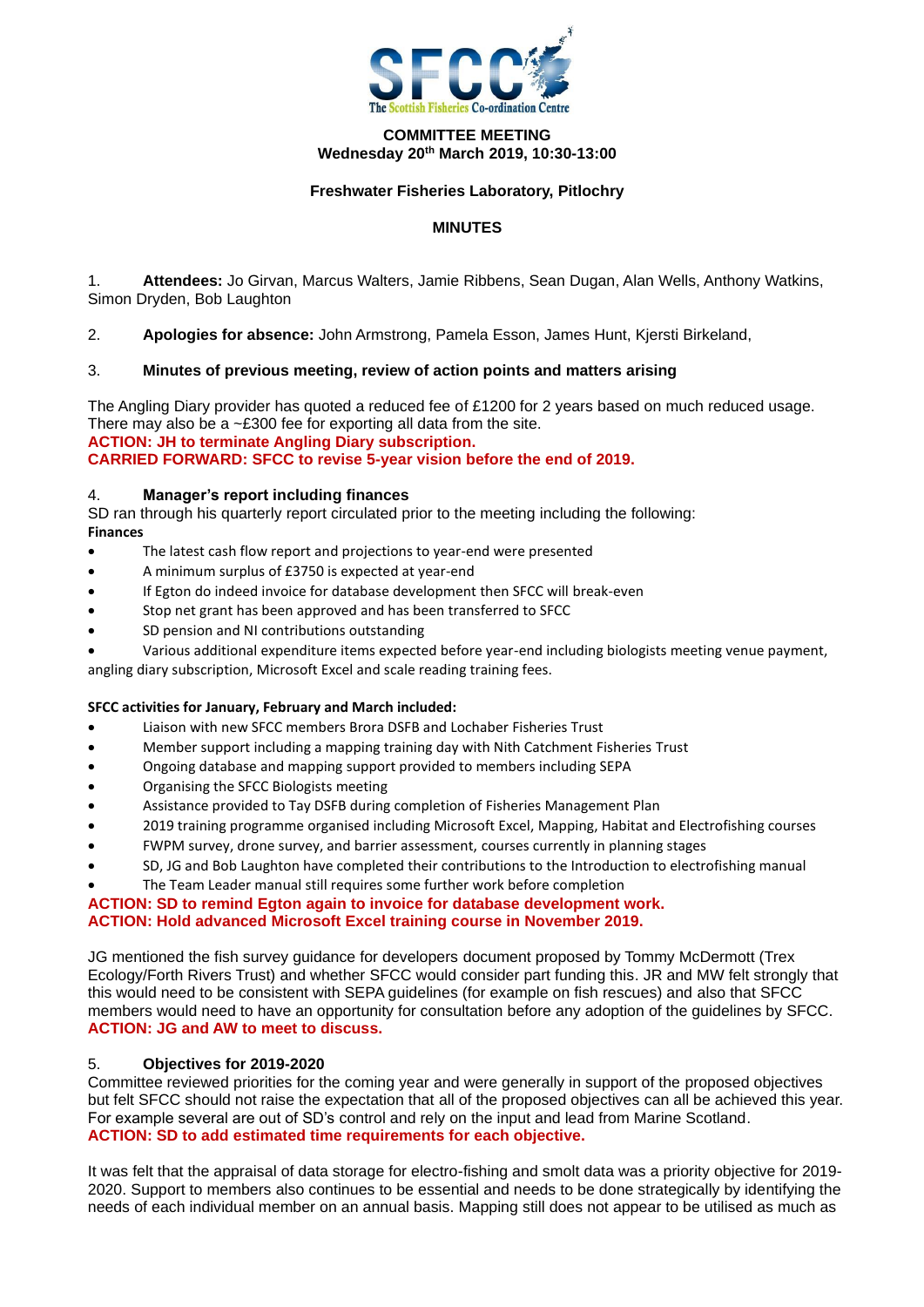it could be and this is a primary role of SFCC. All data storage-related objectives were discussed as part of item 7 below.

## 6. **SFCC electrofishing training review**

Committee reviewed the paper circulated prior to the meeting which set out the background and purpose of reviewing the SFCC electrofishing training system. The document also noted some concerns raised by SFCC members and proposed 5 different solutions for consideration. The following actions were agreed: **ACTION: Increase expiry date on Team Leader and Team Leader Refresher certificates from 3 to 5** 

# **years. To meet SFCC protocols candidates require a current certificate. ACTION: SD to re-issue certificates for those who passed within 5 years where contact details are**

# **available. Info to be added to SFCC website.**

Committee agreed to introduce written guidelines on the pathway for candidates to progress from the intro level (or suitable equivalent from UK or abroad) to the team leader level. These guidelines will include a requirement that at least 20 days of electrofishing are undertaken after passing the introductory course and before the Team Leader course. These 20 days should, where possible include experience in the full range of electrofishing team roles and should include experience of quantitative sampling and habitat survey methods. Before signing up for the Team Leader course, candidates should have a qualified Team Leader (or suitable equivalent level from elsewhere in the UK or abroad) vouch for their experience. This approval should be submitted to SFCC prior to signing up for attendance on the Team leader course. However, if it is not possible to gain approval in this manner then consideration will be given to the experience set out by the candidate.

# **ACTION: SFCC to define what "equivalent qualification" means.**

# **ACTION: SD to contact Inverness College to discuss process.**

## **ACTION: SD to update SFCC website, course flyers and manuals to be updated.**

**ACTION: SD, JG to complete Intro and Team Leader manual revision ASAP and send to Jamie, Bob and Rowan.**

**ACTION: Intro and Team Leader test questions also to be reviewed.**

## **Electrofishing licensing requirements**

Fisheries Management Scotland are currently working with Marine Scotland to undertake a review of the licensing of illegal fishing methods in Scotland. SFCC members have ambitions to ensure that there is a consistent approach to training and competency across Scotland, accepting that there are different means of achieving this consistent approach. Ideally SFCC training (or equivalent) would be a pre-requisite for anyone wishing to electrofish in Scotland.

SDr noted that progress on this question could be a long way off. Committee noted the potential for fish welfare issues where personnel have no training, especially related to broodstock collection. SDr concluded that this issue is currently of lower priority than gaining funding for National Electrofishing Programme for Scotland year 2, Fisheries Management Planning, developing data storage infrastructure and developing a stocking policy.

# 7. **Electrofishing data storage**

Committee reviewed a paper circulated prior to the meeting containing the following key points:

- The database is running well and will continue to be supported by our developer.
- However, since the takeover by Egton in 2017 there has been some general concern around the support provided by our developer.
- Specific concern around options for adding further functionality to the database.
- Egton will now no longer provide a service to add additional functionality.

Members then took the opportunity to consider the 5 following options:

- 1. Continue with current arrangements as they are.<br>2. Explore the use of FishObs Data Processing Utili
- Explore the use of FishObs Data Processing Utility with MSS. In this scenario SFCC members would use currently available technology as trialled for smolt data collection in 2017 and 2018. Site upload, data import and export would need to be carried out by MSS staff with significant resource implications\*.
- 3. Scope requirements and assess the potential of a cloud-based version of FishObs to be made accessible to SFCC members. SFCC have set aside up to £10,000 in their 2019-2020 budget for this type of scoping/development\*.
- 4. Explore whether Egton can migrate our system to a new infrastructure, thus permitting the option of further development in the future\*.
- 5. Scope and explore data storage solutions with alternative (external) providers\*.